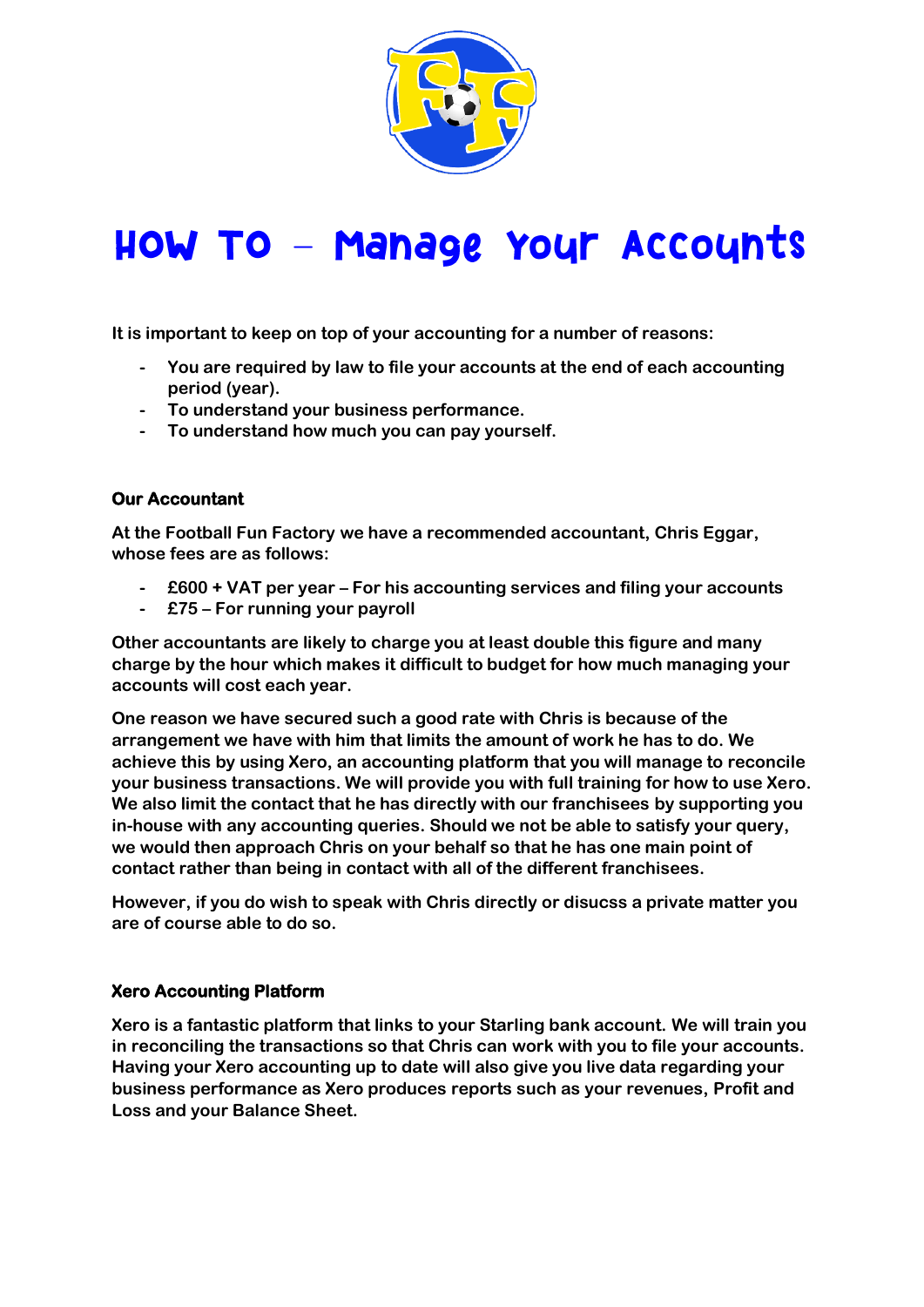# **Paying Yourself**

**At the Football Fun Factory the recommended way to pay yourself is through a combination of a small PAYE salary and dividends. This is the most tax efficient method of paying yourself a salary and is also flexible, meaning that you can pay yourself varying amounts each month.**

**Once Chris has set up your payroll system he will advise the amount to pay yourself each month (which at the time of writing is around £794, but may vary from person to person depending on your individual circumstances). This will keep you under the tax-free threshold. Your remaining salary can be paid in dividends, which are the profits from your business.**

**Over the first few months you can pay yourself using the franchise fee investment that you made, which you can claim back tax-free as long as you followed our instructions when paying your franchise fee.**

**Your franchise fee is classed as a 'Directors Loan' as it is from your own personal funds and this means that you are effectively lending the money to your business. Over the first few months you can then withdraw amounts totalling your level of investment, for example for a franchise fee of £5, 000 you could then pay yourself:**

- **- £1,000 over 5 months**
- **- £2,500 over 2 months**
- **- £, 1, 666.66 over 3 months**
- **- Or any other payment schedule totalling £5, 000.**

**You can pay this amount alongside your PAYE scheme. So in month 1 you may choose to pay yourself your small PAYE salary amount (as advised by Chris Eggar) plus £1000 or whatever amount your choose. It is important to process these payments as separate transactions and it is as simple as making a bank transfer from your business account to your personal bank account. For example:**

- **- £794.66 – Bank transfer (PAYE salary)**
- **- £1, 000 – Director's loan repayment**

**You can continue paying yourself in this way until you have reclaimed your entire franchise fee (in this example, £5, 000).**

**Once you have repaid your Director's Loan you will need to declare a dividend to take more than your small PAYE salary each month from your business. It is therefore advisable to try to make the Director's Loan repayments last as many months as possible to build up the profits within your business.** 

**Once you need to delcare a dividend for your business in order to pay yourself, you will need to contact Chris Eggar to ask him to do this for you. Your Xero accounts will need to be up to date so that he can look at your profit and loss account and declare a suitable amount for a dividend.**